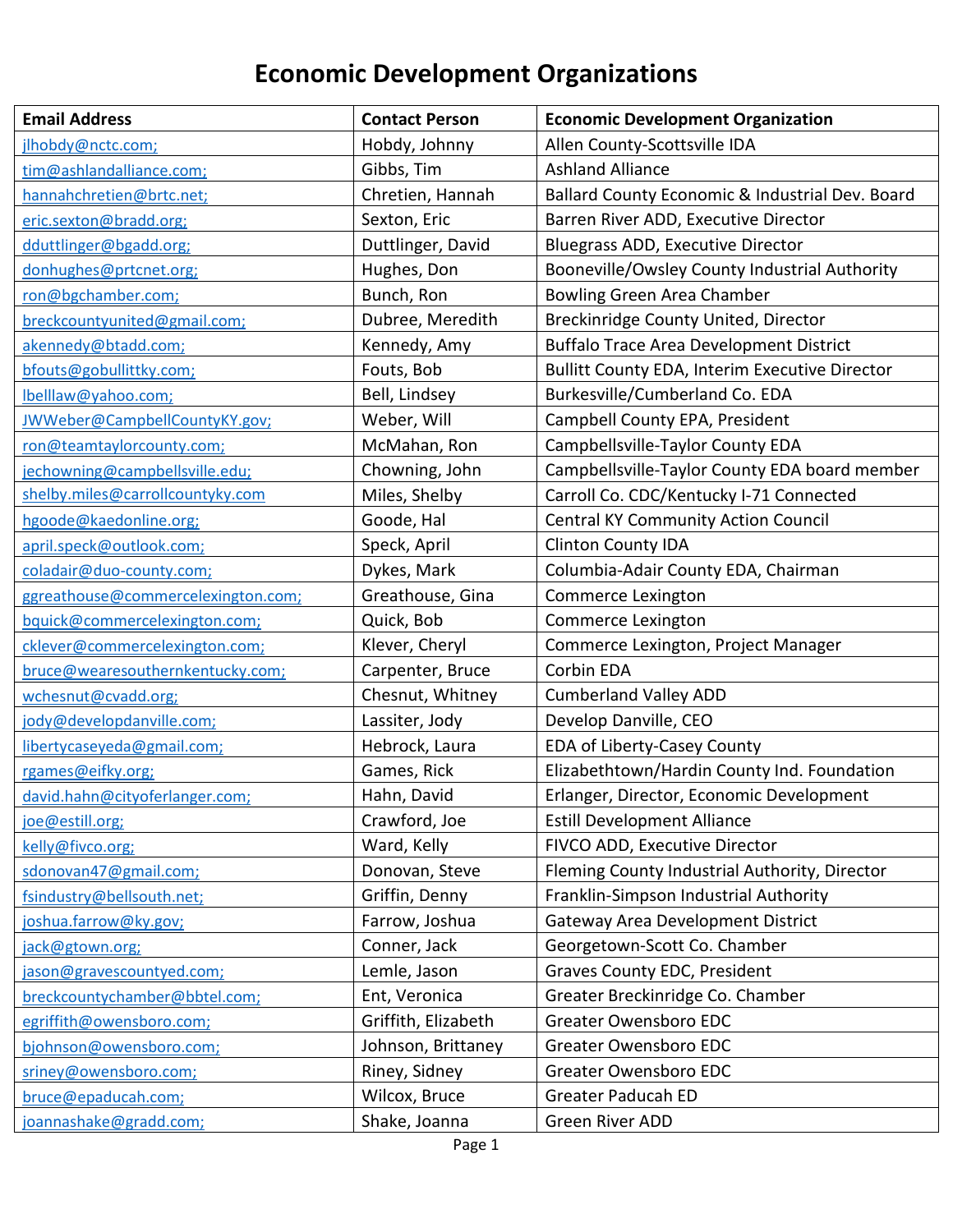| <b>Email Address</b>                    | <b>Contact Person</b> | <b>Economic Development Organization</b>     |
|-----------------------------------------|-----------------------|----------------------------------------------|
| kimwells@gradd.com;                     | Wells, Kim            | <b>Green River ADD</b>                       |
| hmcida@mercerky.com;                    | Willand, Mike         | Harrodsburg-Mercer County IDA                |
| whitney@hendersonkyedc.com;             | Risley, Whitney       | Henderson Economic Development               |
| missy@hendersonkyedc.com;               | Vanderpool, Missy     | Henderson Economic Development               |
| maureen@barrencoea.com;                 | Carpenter, Maureen    | <b>IDEA of Glasgow</b>                       |
| jcmida@prtcnet.org;                     | <b>Ball, Mitchell</b> | Jackson County IDA                           |
| ezdev@prtcnet.org;                      | Chrisman, Rodney      | Jackson Energy Cooperative, ED Director      |
|                                         | Epperly Karem,        |                                              |
| deana@jtownchamber.com;                 | Deana                 | Jeffersontown Chamber of Commerce            |
| mkmetz@jeffersontownky.com;             | Kmetz, Mike           | Jeffersontown EDA                            |
| dcmcanelly@gmail.com;                   | McAnelly, Craig       | Jessamine Co. Joint EDA                      |
| bcrogersbcje@gmail.com;                 | Rogers, Bobby         | Judge/Executive, Bath County                 |
| brackenjudge@windstream.net;            | Teegarden, Tina       | Judge/Executive, Bracken County              |
| mpryor67@hotmail.com;                   | Pryor, Mike           | Judge/Executive, Nicholas County             |
| hcjudgeexec@hotmail.com;                | Brent, John Logan     | Judge-Executive, Henry County                |
| hickmancountyjudgeexec@gmail.com;       | Wilson, Kenny         | Judge-Executive, Hickman County              |
| logancounty@bellsouth.net;              | Chick, Logan          | Judge-Executive, Logan County                |
| josh.tubbs@kledc.com;                   | Tubbs, Josh           | Kentucky Lake Economic Development           |
| michelle@kradd.org;                     | Allen, Michelle       | Kentucky River ADD, Executive Director       |
| jarrett.haley@kipda.org;                | Haley, Jarrett        | KIPDA, Executive Director                    |
| terribradshaw@kycapitaldevelopment.com; | Bradshaw, Terri       | KY Capital Development Corp.                 |
| amanda@thinkrural.com;                  | Davenport, Amanda     | Lake Barkley Partnership, Executive Director |
| waylon@lcadd.org;                       | Wright, Waylon        | Lake Cumberland Area Development District    |
| leitchfieldgcidc@gmail.com;             | Thomason, William     | Leitchfield-Grayson Co. IDC                  |
| annemarie.bauscher@lge-ku.com;          | Bauscher, AnneMarie   | LGE-KU                                       |
| roxann.fry@lge-ku.com;                  | Fry, Roxann           | LGE-KU                                       |
| debbie.gray@lge-ku.com;                 | Gray, Debbie          | LGE-KU                                       |
| claudia.hendricks@lge-ku.com;           | Hendricks, Claudia    | LGE-KU                                       |
| jane.lunsford@lge-ku.com;               | Lunsford, Jane        | LGE-KU                                       |
| alan.mcginnis@lge-ku.com;               | McGinnis, Alan        | LGE-KU                                       |
| lisa.payne@lge-ku.com;                  | Payne, Lisa           | LGE-KU                                       |
| bradley.sowden@lge-ku.com;              | Sowden, Brad          | LGE-KU                                       |
| Alexis.Messmer@lge-ku.com;              | Messmer, Alexis       | LGE-KU, Social Media                         |
| mike@Itadd.org;                         | Burress, Mike         | Lincoln Trail ADD, Executive Director        |
| tammy@loganleads.com;                   | Costellow, Tammy      | Logan LEADS, Executive Assistant             |
| tom@loganleads.com;                     | Harned, Tom           | Logan LEADS, Executive Director              |
| andrea.brown2@louisvilleky.gov;         | Brown, Andrea         | Louisville Forward                           |
| rebecca.fleischaker@louisvilleky.gov;   | Fleischaker, Rebecca  | Louisville Forward                           |
| joshua.mckee@louisvilleky.gov;          | McKee, Joshua         | Louisville Forward                           |
| alex.mercer@louisvilleky.gov;           | Mercer, Alex          | Louisville Forward                           |
| Emanuel.Black@louisvilleky.gov;         | Black, Emanuel        | Louisville Metro, Economic Dev. Manager      |
| bhleep@marioncountyky.com;              | Leep, Brooklyn        | Marion County Industrial Foundation          |